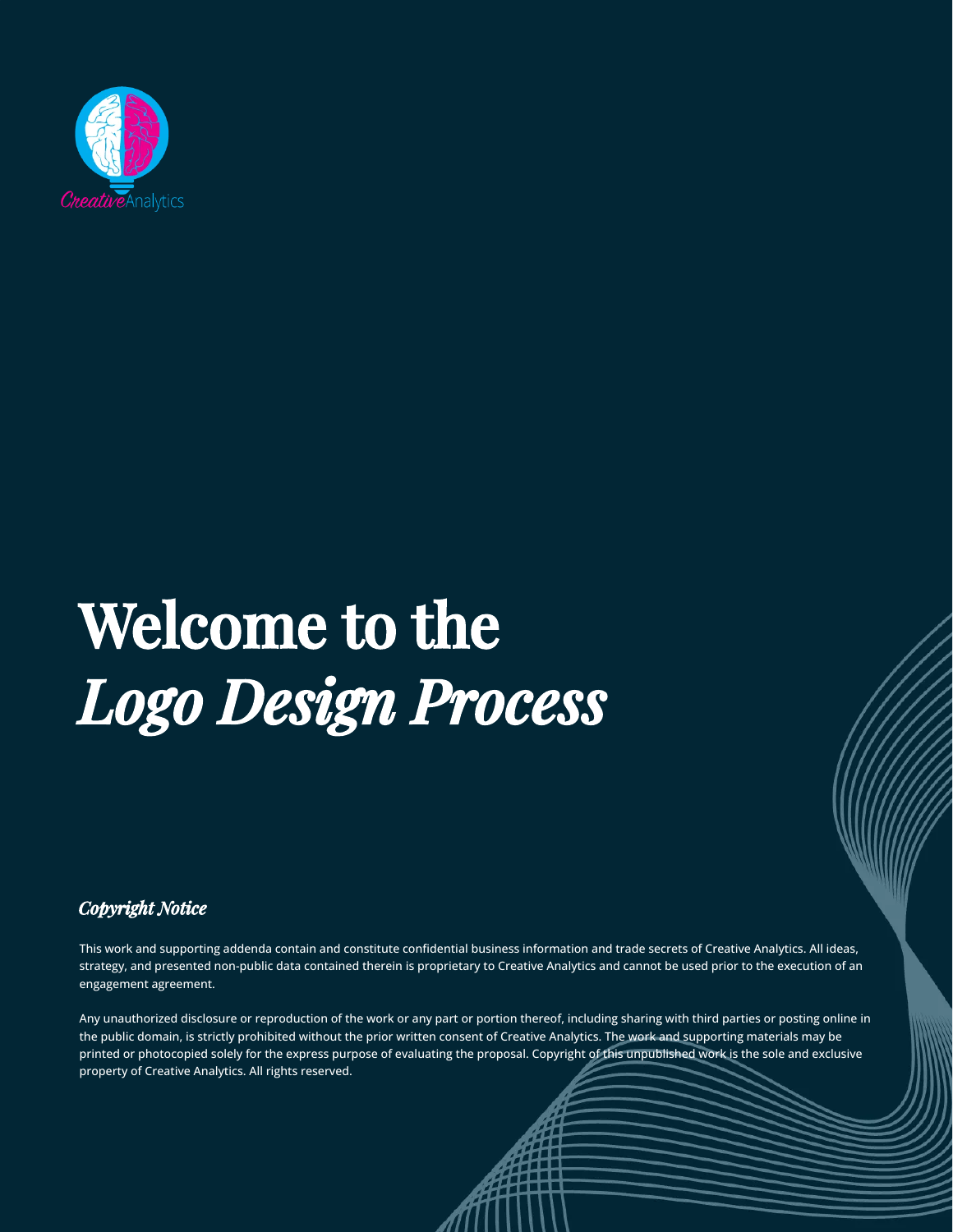# *e Design Process*

When designing a logo, our most important consideration is meeting your needs. There is a little known process that all professional logo designers follow -- the difference in this special process is that it requires a survey of the competitive landscape of your business to determine what works in your industry and target constituency or customer base.

# Design Brief

### *Select a package and ll out our logo design [questionnaire](https://creativeanalyticsdc.com/services/logo-design/start-logo-design-order/)*

You will have a conversation with one of our specialists and receive recommendations and pricing for your logo design project. Upon your approval of our quote, you will pay your invoice and complete our **logo design questionnaire** form online. Your responses develop a creative brief that will give our design team a much better understanding of your business and audience and assist in creative direction. You should allot 15-20 minutes to complete the logo questionnaire thoroughly.

Once your design brief has been submitted, a project manager will contact you to review your project. This will be a good opportunity to discuss your **logo design project** a little further and share any additional ideas you may have.

# Research & Creative Brainstorming

We research your competitors' branding and review other industry logos. This allows us to problemsolve first and design later. If you provided us with a sketch or specific ideas on how your logo layout (colors, positioning, logo type, fonts), then we will also look at other similar successful logos. We take this step to be aware of current styles and trends, because longevity is key in logo design. Although not usually the case, we may be in regular communication with you during this stage to get additional creative direction.

Research is a critical stage in the logo design process, as this ensures that your logo will differ from the competitors and it also sets a benchmark – your logo must be better than all of the competitors.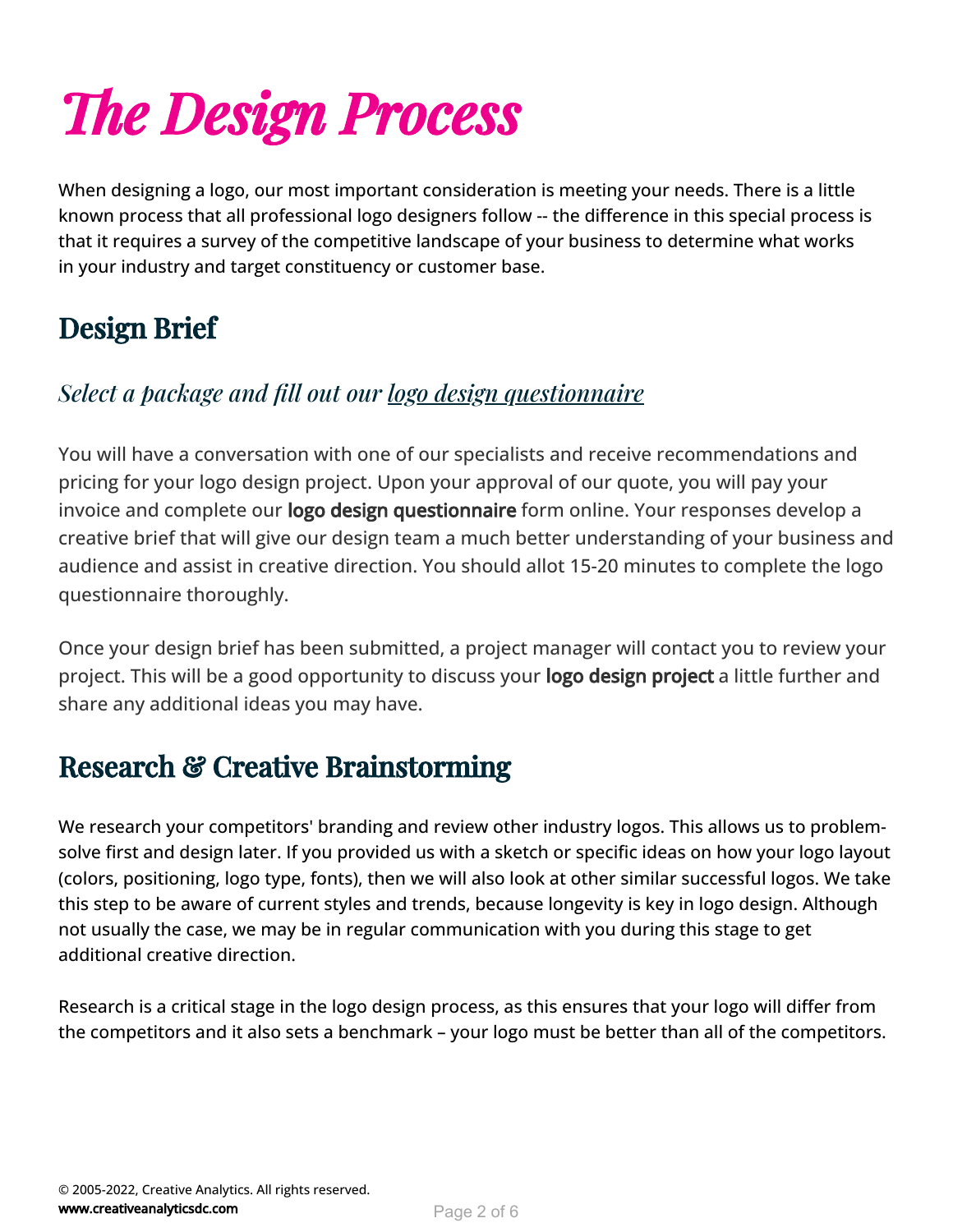# Feedback and Revisions

Now, you have the opportunity to evaluate the initial designs and decide "where you want us to go." You might like the color choices of one design, the font from another and the layout from yet another! You can mix, match, and combine those elements. You might also have some new, additional ideas to inject into the design.

You will submit your revisions and feedback through our portal directly -- not via email. After we get your instructions, we do the necessary revisions and let you look at them. The best feature of our online portal is that it is a central place where you can view all iterations of your design and all communication between us, without having to refer to and keep track of many emails or download multiple files to your computer. It's an interactive process based on open communication between our designers and clients, and it works wonderfully. *It is important to be aware of how many revisions are included with the package that you selected (some include unlimited revisions).*

## Presentation

Once you have identified a design as approved in our online portal, we will begin to make final tweaks and prepare your logo for many uses, such as printing. Since we collaborate online with you, this process is incorporated into the previous one.

# **Delivery**

We will deliver the appropriate files that are included with your selected logo package. More often than not, we will cater to specific file format or sizing requests as a complimentary service -- at our discretion. Again, these files will be posted in the secure client proof approval portal. Depending on your logo package, your files will be archived here for you to refer back to in the future. Don't worry about your computer crashing and losing your logo files or accessing them while on vacation.

## Support

What we offer doesn't end once your files are delivered. Should any design-related questions arise, We're on hand to answer them, or to offer our opinion on how the new design should be applied.

Please remember that we also do wholesale print fulllment and can provide logo design usage manuals for an additional charge.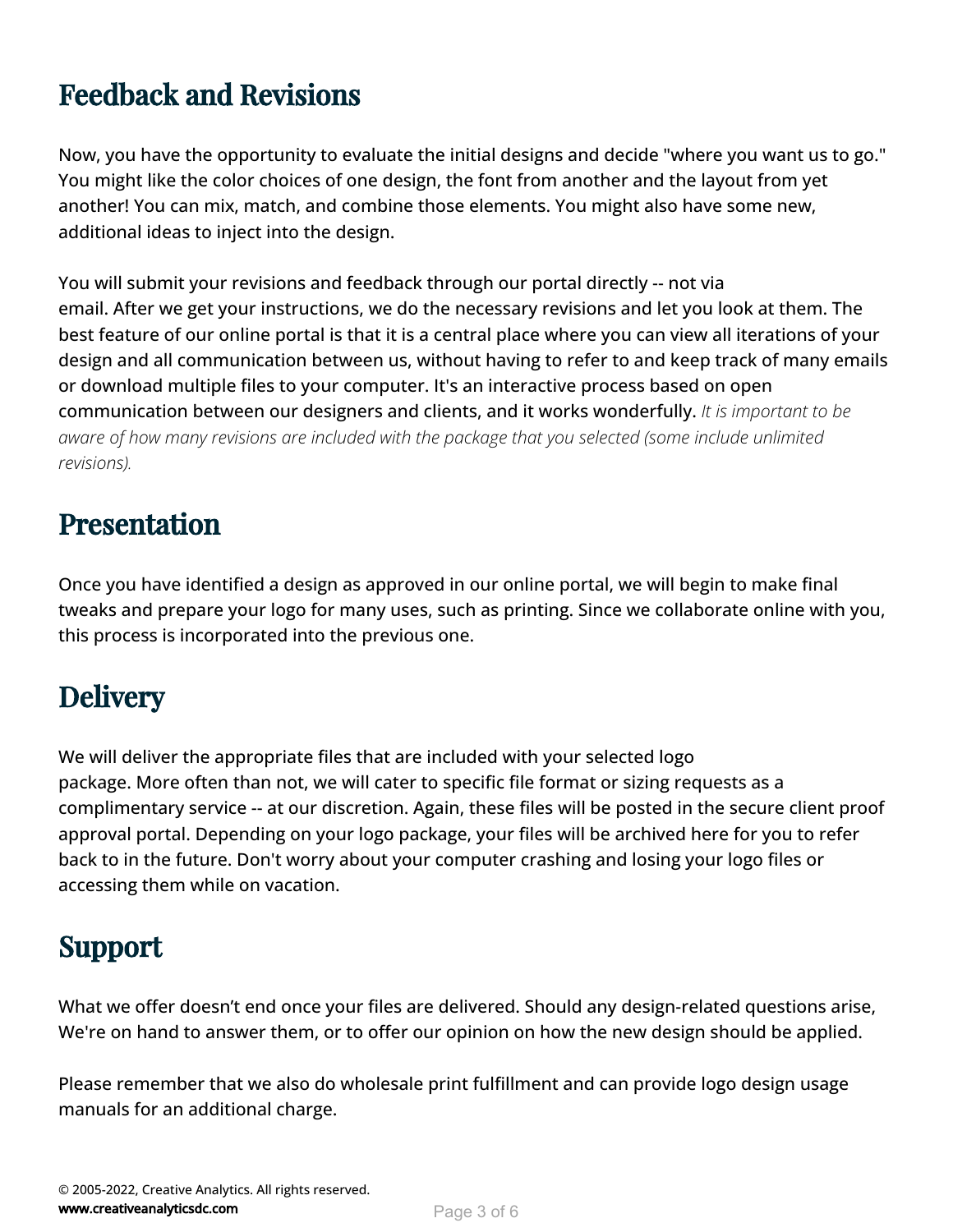# *Logo File Formats Received*

All file formats provided are compatible with both Mac and PC platforms. Here is an overview of the file formats that we provide:

# Vector File Formats: .EPS & .AI

# EPS (CMYK Color)

This is your fully editable master file that all the other file types are created from. You need specialist software to work with this file called Adobe Illustrator. The eps file is fully editable with the fonts flattened.

The eps file is a vector file. Raster files are made up of tiny dots, clearly visible under a microscope. This means that when enlarged in size or reduced significantly in size, raster type files will lose quality. Vector files on the other hand do not suffer from this loss of quality because the image software uses a mathematical technique called vectoring to create the image. The eps vector file can be reduced and enlarged using the correct software without any loss of quality. *This file format is also used by the majority of professional printers.* 

## AI File (CMYK Color)

Fully editable stationery design master file.

Professional logo designers use vector drawing tools like Adobe Illustrator to create logo designs and not raster drawing tools like Adobe Photoshop. We also use Adobe Illustrator for stationery design as that is the industry standard for printers.

This file is perfect for professional printing and graphic design, but requires Adobe Illustrator (the industry design standard software).

### Vector files are preferred for

Traditional printing – business cards, letterheads, brochures and color advertising.

#### Can be used for

Digital plotter (signage), file conversion (to pixel based images), scaling, silk screen, inclusion in Flash animation.

### Not applicable for

Web, Black & White reproduction.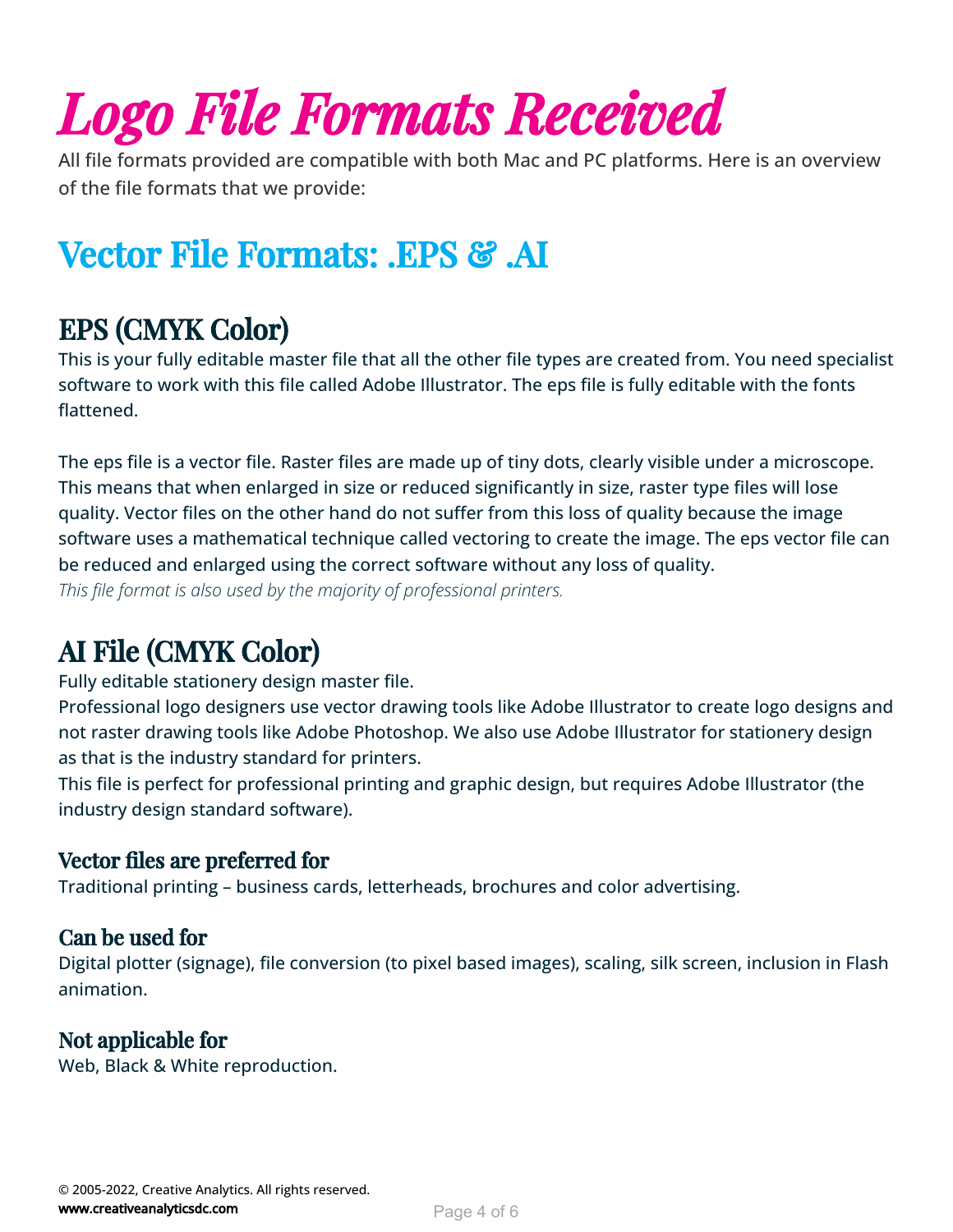# Raster File Formats: .PNG, .JPG, and .GIF

# PNG (RGB Color) - 72 dpi.

PNG files are a fairly new arrival on the scene. It is a web

site file format supported now by most web browsers. The beauty of this format is that the quality of finish is usually high. The PNG file format also resizes much better than

Gif files. PNG logo images are superior to other pixel based formats as they employ a 'lossless' data compression system.

One of the main advantages of a PNG formatted logo is the ability for the image to have a transparent background, unlike JPGs which do not feature transparency (requiring a background color for its 'bounding box'), and a superior alternative to GIF images which do, but sacrifice a substantial amount of image integrity to do so.

You will receive your PNG file with a transparent background.